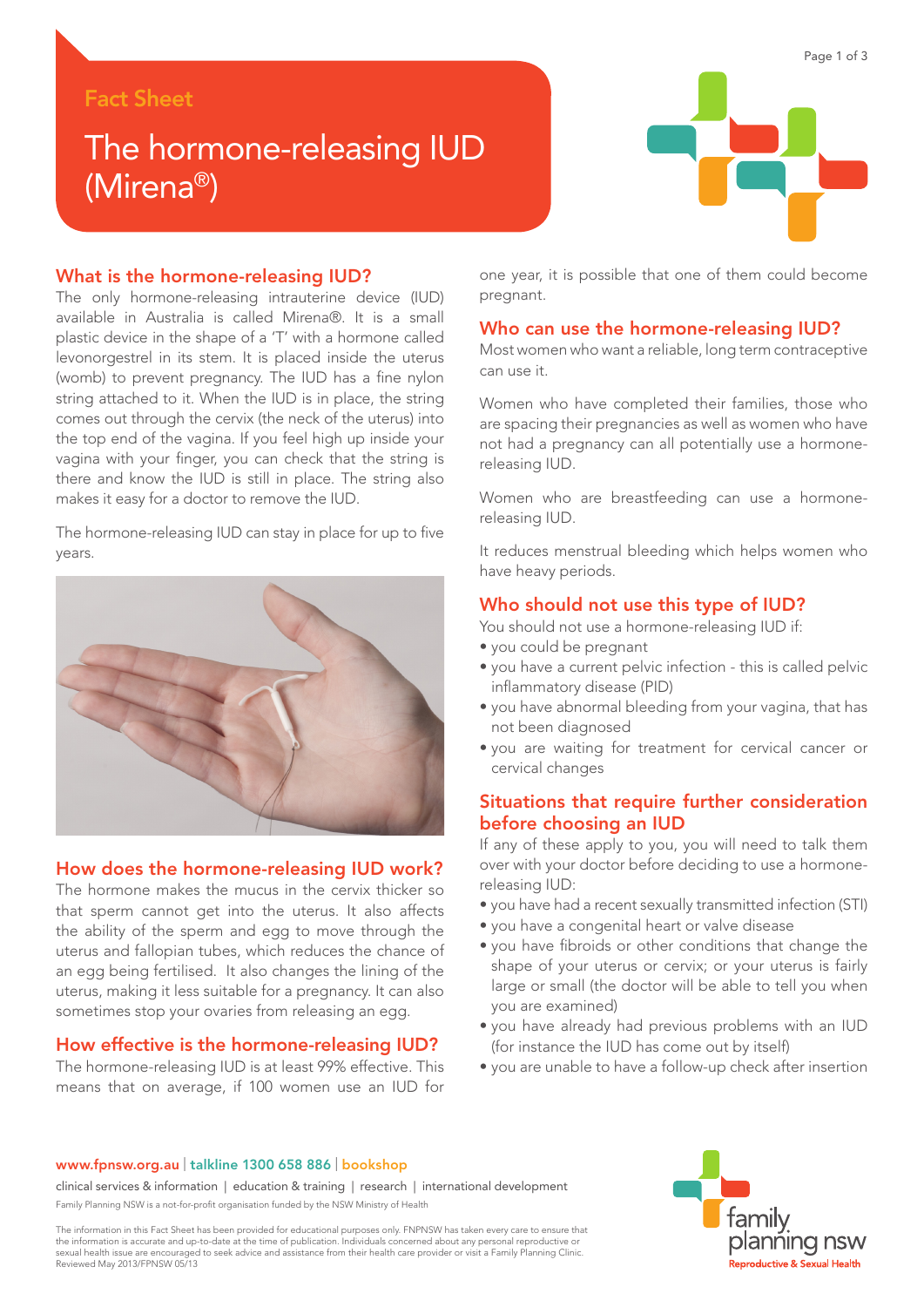## Benefits with using a hormone-releasing IUD

- It is a very effective form of contraception
- It is long acting and can stay in place and protect against pregnancy for up to five years
- The hormone-releasing IUD called Mirena® is listed on the PBS, which means that if you have a Medicare card it is subsidised by the government. If you have a Healthcare card you just pay the standard fee for a script at the pharmacy. If you don't have Medicare, the initial cost of a hormone-releasing IUD is more than for other methods, but it lasts for five years so it can work out to be quite inexpensive
- It is immediately reversible so when it is removed you return to your usual level of fertility
- For women who have heavy periods, the hormonereleasing IUD can be a very good choice as it usually makes bleeding much lighter and sometimes stops periods all together

## Possible problems with using a hormonereleasing IUD

- If you haven't had children or if you have only had caesarean deliveries, the IUD may be more difficult to insert
- Women may have irregular bleeding and spotting in the first few months after the hormone-releasing IUD is inserted. Bleeding usually settles down and periods become shorter and lighter. Up to 65% of women end up with no bleeding at all after 12 months of use
- Some women may experience hormonal side effects, such as bloating or skin changes, but this is uncommon because the dose of hormone is so small
- There is a small chance of getting a pelvic infection (PID) at the time of the IUD insertion. It occurs in about one in every 500 insertions and usually happens in the first 3 weeks after insertion. PID may rarely lead to reduced fertility and problems falling pregnant in some women
- Very rarely the wall of the uterus can be damaged by the process of inserting an IUD, or by the IUD itself, usually at the time of the insertion. It occurs in about one in every thousand insertions, although the risk of this may be slightly increased in women who are breastfeeding, who have given birth in the past 6 months, or had a previous caesarean section
- The IUD may be pushed out of the uterus into the vagina and can occasionally fall out, without you noticing. This is called 'expulsion' and happens in about five out of every 100 women with an IUD. It is most common in the few months after the insertion procedure
- Occasionally a woman becomes pregnant with an IUD in place. This happens in fewer than one in 100 women who have an IUD. The IUD is usually removed although this is associated with a small chance of miscarriage
- If you fall pregnant with an IUD in place there is a small risk that the pregnancy is outside the uterus in the fallopian tubes. This is called an ectopic pregnancy. This is an uncommon complication and less common than amongst women who are not using any contraception

## How do you get the hormone-releasing IUD?

You need to go to a specially trained doctor for an IUD. At a Family Planning clinic you are usually asked to make two visits. On the first visit the doctor will ask you questions about your general and reproductive health. You will need to have a vaginal/pelvic examination, and if necessary a Pap test and possibly a test for infections. You will probably also be given a script to get the hormonereleasing IUD from a pharmacy before your insertion visit.

On the second visit you will have the IUD inserted. You may be given a local anaesthetic into the cervix before the IUD is inserted, but this is not always needed. Sometimes women are referred to have the IUD inserted with some intravenous sedation, especially if they are very anxious or have not had a vaginal birth.

Your doctor will explain the procedure to you. It takes about 10 minutes and some women may find the experience uncomfortable while others may find it quite painful. You do not have to fast before the procedure, in fact it is a good idea to eat before hand. You may feel faint during or after the insertion and you will probably need to rest for a while before you leave the clinic. You should allow about an hour to be at the clinic.

## What to expect after an IUD insertion

You may have period-like cramps and bleeding or spotting in the first few days after the IUD is inserted. Taking paracetamol and holding a hot water bottle on your abdomen may help to relieve any discomfort. If cramps, spotting or pain last more than a few days, see your doctor. You should avoid vaginal sex, tampons, swimming and baths for two days, to reduce the risk of infection.

You will need to go back to the doctor for a check-up, four to six weeks after the IUD insertion. After that you will need a check-up every two years with your regular Pap test.

#### www.fpnsw.org.au | talkline 1300 658 886 | bookshop

clinical services & information | education & training | research | international development Family Planning NSW is a not-for-profit organisation funded by the NSW Ministry of Health

Family Planning QLD 07 3250 0240 | Family Planning TAS 03 6273 9117 | Family Planning VIC 03 9257 0121 Family Planning WA 08 9227 6177 | Family Planning Welfare Association of NT 08 8948 0144 Sexual Health and Family Planning ACT 02 6247 3077 | SHine SA 08 8300 5300